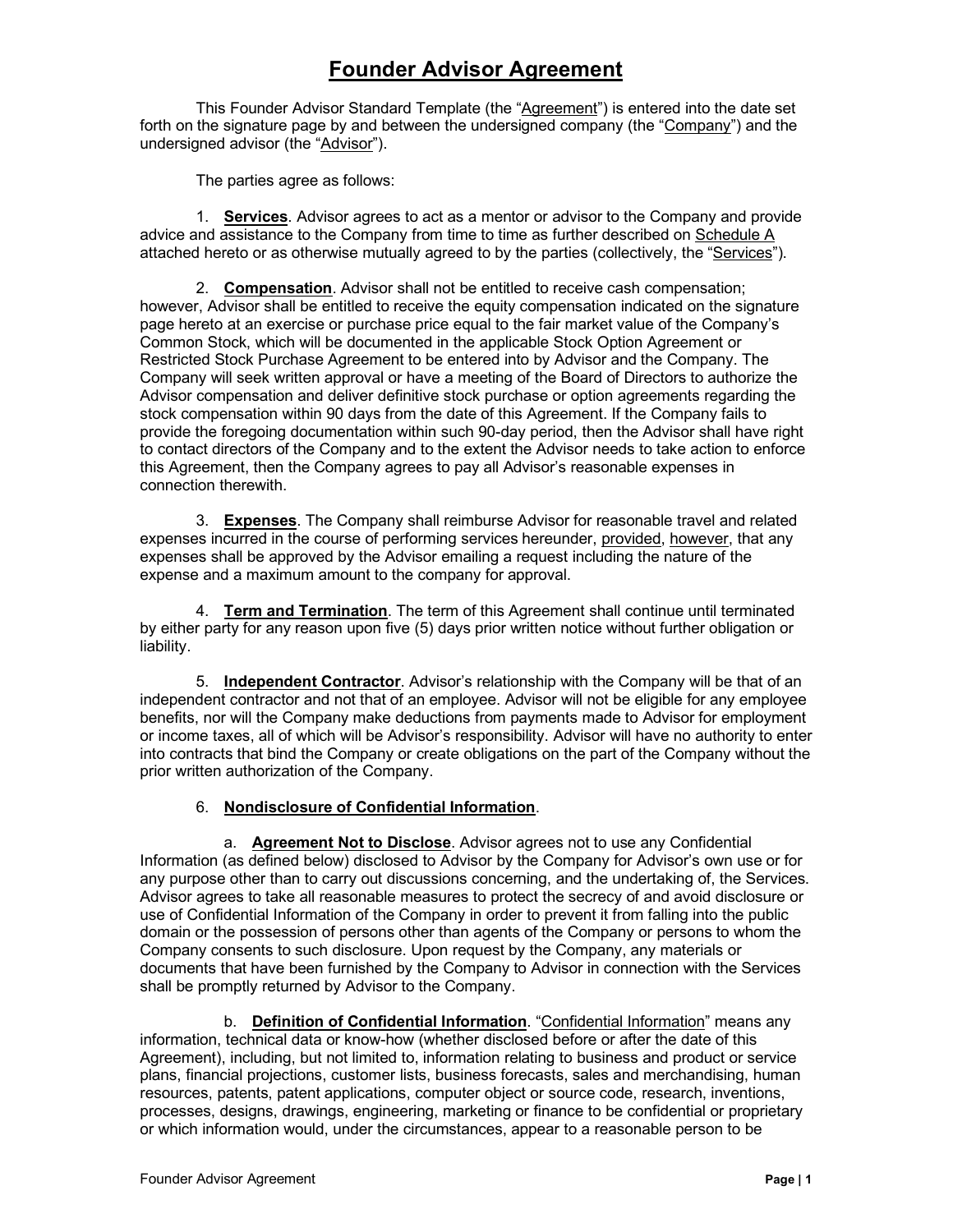confidential or proprietary. Confidential Information does not include information, technical data or know-how that: (i) is in the possession of Advisor at the time of disclosure, as shown by Advisor's files and records immediately prior to the time of disclosure; or (ii) becomes part of the public knowledge or literature, not as a direct or indirect result of any improper inaction or action of Advisor. Notwithstanding the foregoing, Advisor may disclose Confidential Information with the prior written approval of the Company or pursuant to the order or requirement of a court, administrative agency or other governmental body.

7. **No Rights Granted**. Nothing in this Agreement shall be construed as granting any rights under any patent, copyright or other intellectual property right of the Company, nor shall this Agreement grant Advisor any rights in or to the Company's Confidential Information, except the limited right to use the Confidential Information in connection with the Services.

8. **Assignment of Intellectual Property**. To the extent that Advisor jointly or solely conceives, develops or reduces to practice any new inventions, original works of authorship, developments, concepts, know-how, improvements or trade secrets, whether or not patentable or registrable under copyright or similar laws or other intellectual property which would be deemed to be Confidential Information of the Company (collectively, "Intellectual Property") which clearly relates to the Company's business or technology and has been created by the Advisor solely in the course of the performance of Services such as in correspondence, e-mails, meetings or meetings relating to the Company, Advisor hereby acknowledges that it is "work made for hire" for the benefit of the Company and hereby assigns all rights, titles and interest to such Intellectual Property to the Company.

9. **Duty to Assist**. As requested by the Company and only with respect to Intellectual Property created by Advisor for the Company as provided in paragraph 8 above, Advisor shall take all steps reasonably necessary to assist the Company in obtaining and enforcing in its own name any such Intellectual Property right. Advisor's obligation to assist the Company shall continue beyond the termination of Advisor's relationship with the Company, but the Company shall compensate Advisor at a reasonable rate after the termination of such relationship for time actually spent at the Company's request providing such assistance.

10. **No Conflicts**. Advisor represents that Advisor's compliance with the terms of this Agreement and provision of Services hereunder will not violate any duty which Advisor may have to any other person or entity (such as a present or former employer), and Advisor agrees that Advisor will not do anything in the performance of Services hereunder that would violate any such duty. In addition, Advisor agrees that, during the term of this Agreement, Advisor shall promptly notify the Company in writing of any direct competitor of the Company which Advisor is also performing services. It is understood that in such event, the Company will review whether Advisor's activities are consistent with Advisor remaining as an advisor of the Company.

11. **Miscellaneous**. Any term of this Agreement may be amended or waived only with the written consent of the parties. So long as you continue to serve as an advisor to the Company, you hereby consent to the Company including your name on its marketing materials, Web site or private placement memo, or offering materials as an advisor of the Company. This Agreement, including any schedules hereto, constitute the sole agreement of the parties and supersedes all oral negotiations and prior writings with respect to the subject matter hereof. The validity, interpretation, construction and performance of this Agreement shall be governed by the laws of the State of California, without giving effect to the principles of conflict of laws. This Agreement may be executed in counterparts, each of which shall be deemed an original, but all of which together will constitute one and the same instrument.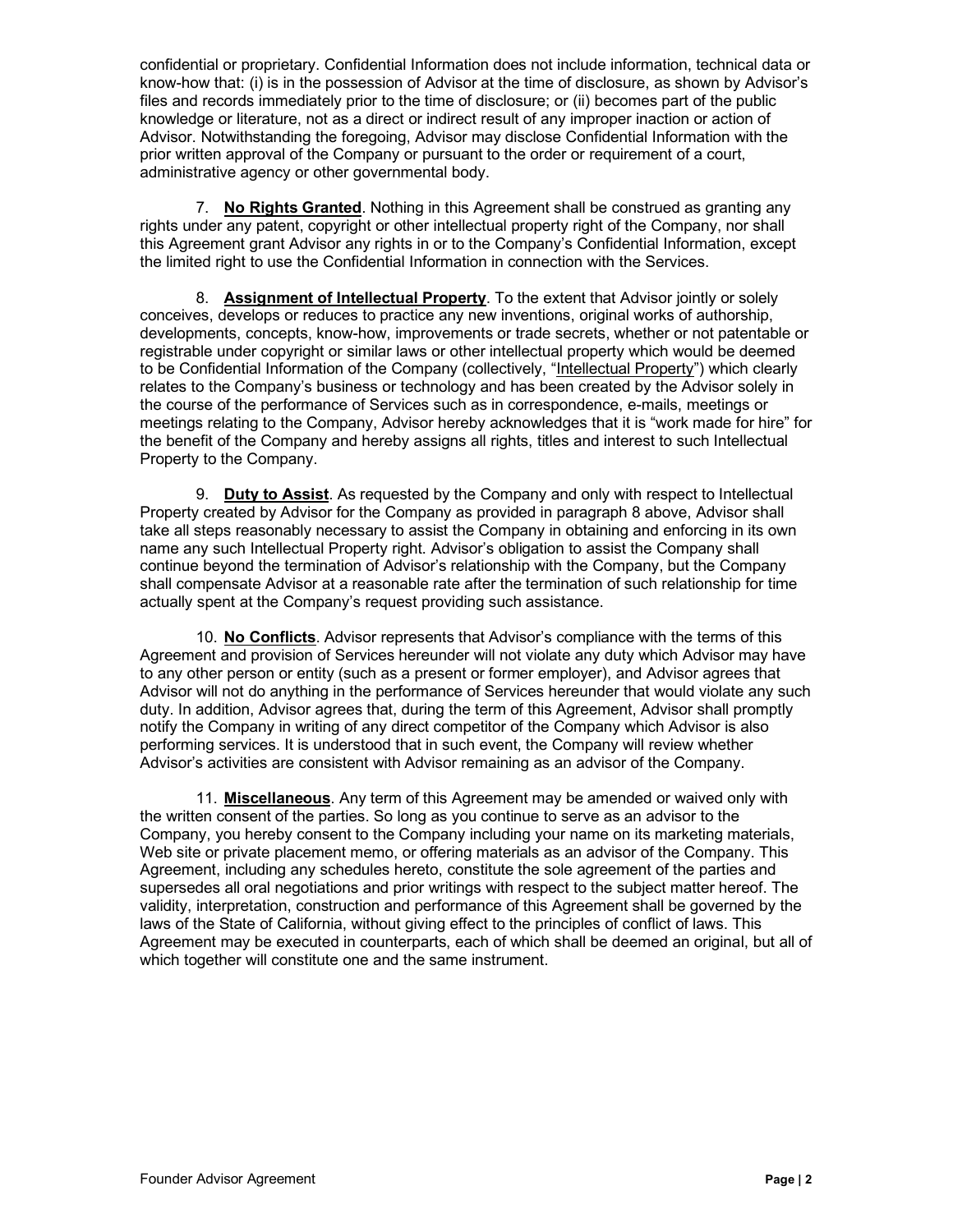# **Signature Page**

**IN WITNESS WHEREOF**, the undersigned have executed this Agreement as of  $\frac{1}{\sqrt{2}}$ 

| Company  | <b>Advisor</b>                                           |
|----------|----------------------------------------------------------|
|          |                                                          |
| By:      | By:                                                      |
| Name:    | Name:                                                    |
| Address: | Address:<br>the control of the control of the control of |
|          |                                                          |

# **Advisor Compensation**

| <b>Advisor</b>           | <b>Stage</b>      |                      |                     |
|--------------------------|-------------------|----------------------|---------------------|
| <b>Performance Level</b> | <b>Idea Stage</b> | <b>Startup Stage</b> | <b>Growth Stage</b> |
| <b>Standard</b>          | (0.25%)           | $(0.20\%)$           | (0.15%)             |
| <b>Strategic</b>         | $(0.50\%)$        | $(0.40\%)$           | $(0.30\%)$          |
| <b>Expert</b>            | $(1.00\%)$        | $(0.80\%)$           | $(0.60\%)$          |

*Both parties must initial in one box to designate the Advisor Compensation.*

## **Type of Security**:

\_\_\_\_ \_\_\_\_ Option to purchase Common Stock **or**

\_\_*\_*\_ \_\_\_\_ Restricted Common Stock

*Both parties must initial in one box to designate the Type of Security.*

## **Total Number of Shares of Common Stock**:

shares so long as Advisor satisfies the Performance Level of Service as checked above\*

*If the Company's capitalization structure is currently unknown, fill in 'TBD' above.*

## **Vesting Period**:

All shares (other than the bonus level of shares) shall vest on a pro rata basis monthly over a 2-year period with a 3-month cliff period. The bonus shares shall vest if Advisor has satisfied the bonus level of service as determined by the Company at the end of the 2-year period or prior to the sale of the Company.

\_\_\_\_\_\_\_\_\_ % of unvested shares shall vest on closing of sale of the Company

\*Advisor's performance level of service shall be determined by the Company, and its determination shall be final and binding; provided that Advisor may request confirmation of the level of service at least each quarter.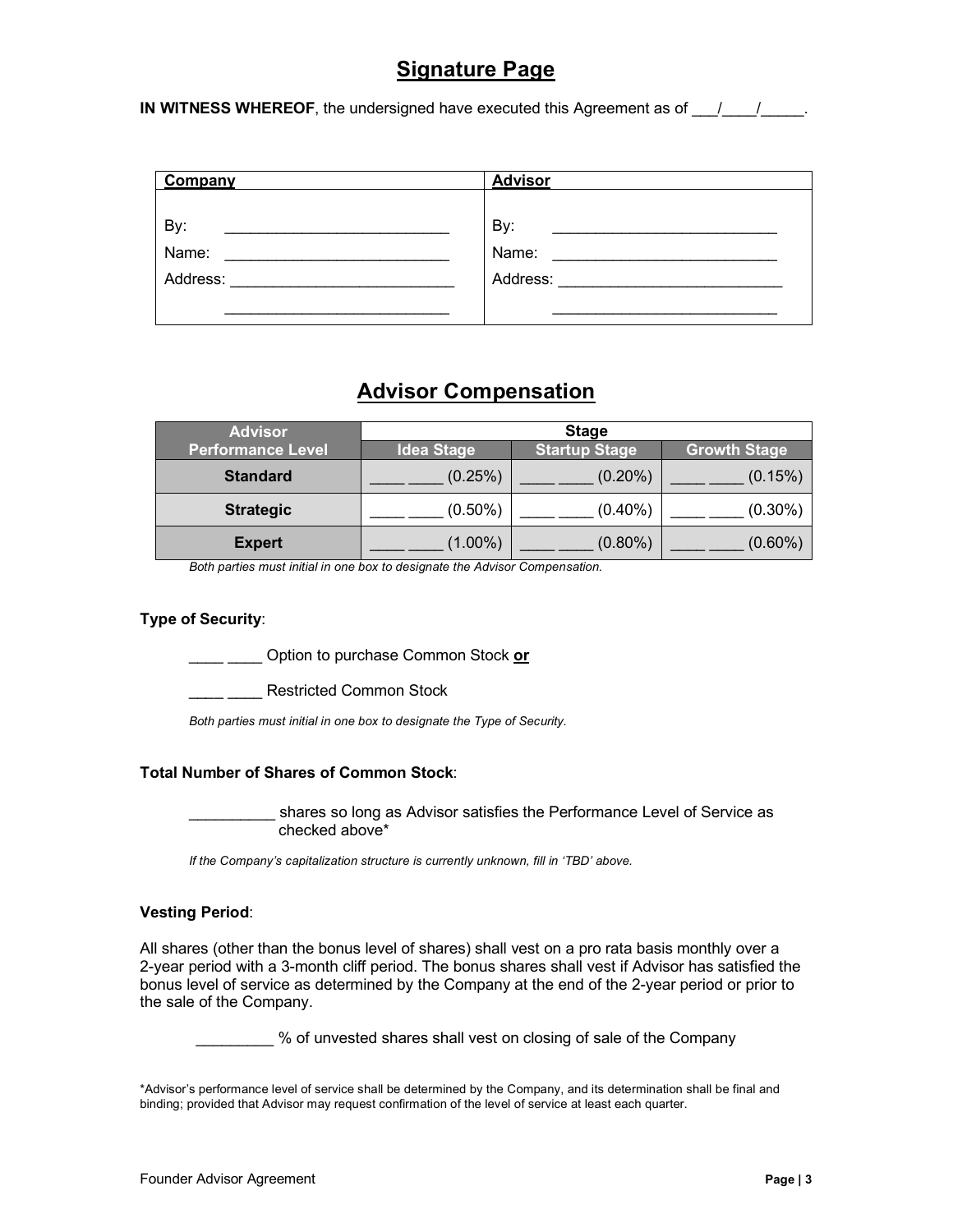# **Schedule A: Services Based on Performance Level**

The Advisor Compensation and Services are determined using the guidelines below.

## **Standard Performance Level**

| <b>Commitment</b>                                                                                   | <b>Services</b>                                                                                                                                                                                                                                                                                                                         | Compensation**            |
|-----------------------------------------------------------------------------------------------------|-----------------------------------------------------------------------------------------------------------------------------------------------------------------------------------------------------------------------------------------------------------------------------------------------------------------------------------------|---------------------------|
| Attend quarterly meetings to<br>provide feedback on<br>Company's strategy for at<br>least one hour. | <b>Promotion:</b> On top of the<br>regular advice and insights,<br>Advisor agrees to actively<br>promote and make<br>introductions on behalf of the<br>Company through Advisor's<br>overall network of business<br>contacts, including forwarding<br>the Company's business plan<br>and other materials as<br>requested by the Company. | Idea Stage is<br>0.25%    |
| Attend quarterly meetings of<br>the Company's Advisory<br>board.                                    |                                                                                                                                                                                                                                                                                                                                         | 0.20%<br>Startup Stage is |
| Provide reasonable response<br>to email requests by<br>Company.                                     |                                                                                                                                                                                                                                                                                                                                         | Growth Stage is<br>0.15%  |

## **Strategic Performance Level**

| <b>Commitment</b>                                                                                                                                                                                                                                                      | <b>Services</b>                                                                                     | Compensation**           |
|------------------------------------------------------------------------------------------------------------------------------------------------------------------------------------------------------------------------------------------------------------------------|-----------------------------------------------------------------------------------------------------|--------------------------|
| Standard Performance plus:                                                                                                                                                                                                                                             | Standard Performance plus:                                                                          |                          |
| Attend monthly meetings to<br>provide feedback on<br>Company's strategy for at                                                                                                                                                                                         | <b>Recruiting: Advisor agrees</b><br>to assist Company in finding<br>additional, potential founding | 0.50%<br>Idea Stage is   |
| least one hour.<br>team members and<br>employees through the<br>Attend one additional monthly<br>Advisor's overall network of<br>meeting for up to one hour<br>business contacts.<br>with a potential customer,<br>investor, strategic partner,<br>vendor or employee. | 0.40%<br>Startup Stage is                                                                           |                          |
|                                                                                                                                                                                                                                                                        |                                                                                                     | Growth Stage is<br>0.30% |

# **Expert Performance Level**

| <b>Commitment</b>                                                                                                                     | <b>Services</b>                                                                                                                                                                                                                                                                                | <b>Compensation**</b>         |
|---------------------------------------------------------------------------------------------------------------------------------------|------------------------------------------------------------------------------------------------------------------------------------------------------------------------------------------------------------------------------------------------------------------------------------------------|-------------------------------|
| Strategic Performance plus:<br>Twice monthly meetings to<br>provide feedback on<br>Company's strategy for at<br>least two hours each. | Strategic Performance plus:<br><b>Contacts: Advisor agrees to</b><br>make introductions to and<br>assist in the acquisition of<br>marquee customers, strategic<br>partners and key industry<br>contacts and attend meetings<br>with such potential<br>customers, partners and key<br>contacts. | 1.00%<br><b>Idea Stage is</b> |
|                                                                                                                                       |                                                                                                                                                                                                                                                                                                | 0.80%<br>Startup Stage is     |
|                                                                                                                                       | <b>Projects: Advisor agrees to</b><br>assist the Company on at<br>least one strategic project as<br>requested by the Company<br>during the term of this<br>Agreement.                                                                                                                          | $0.60\%$<br>Growth Stage is   |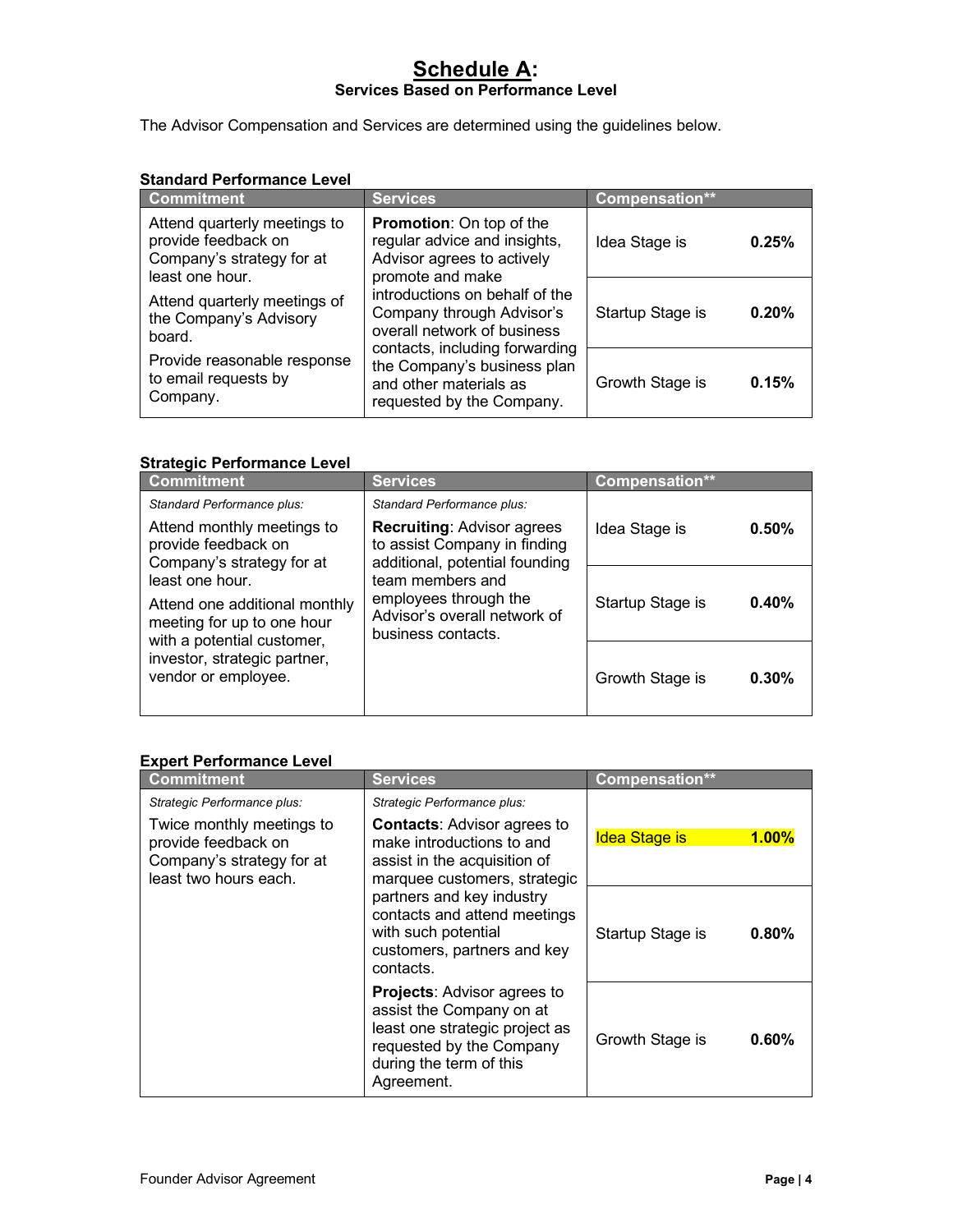\*\* General Percentages with final numbers indicated on the Signature Page to the Agreement and in the applicable Option or Stock Purchase Agreement.